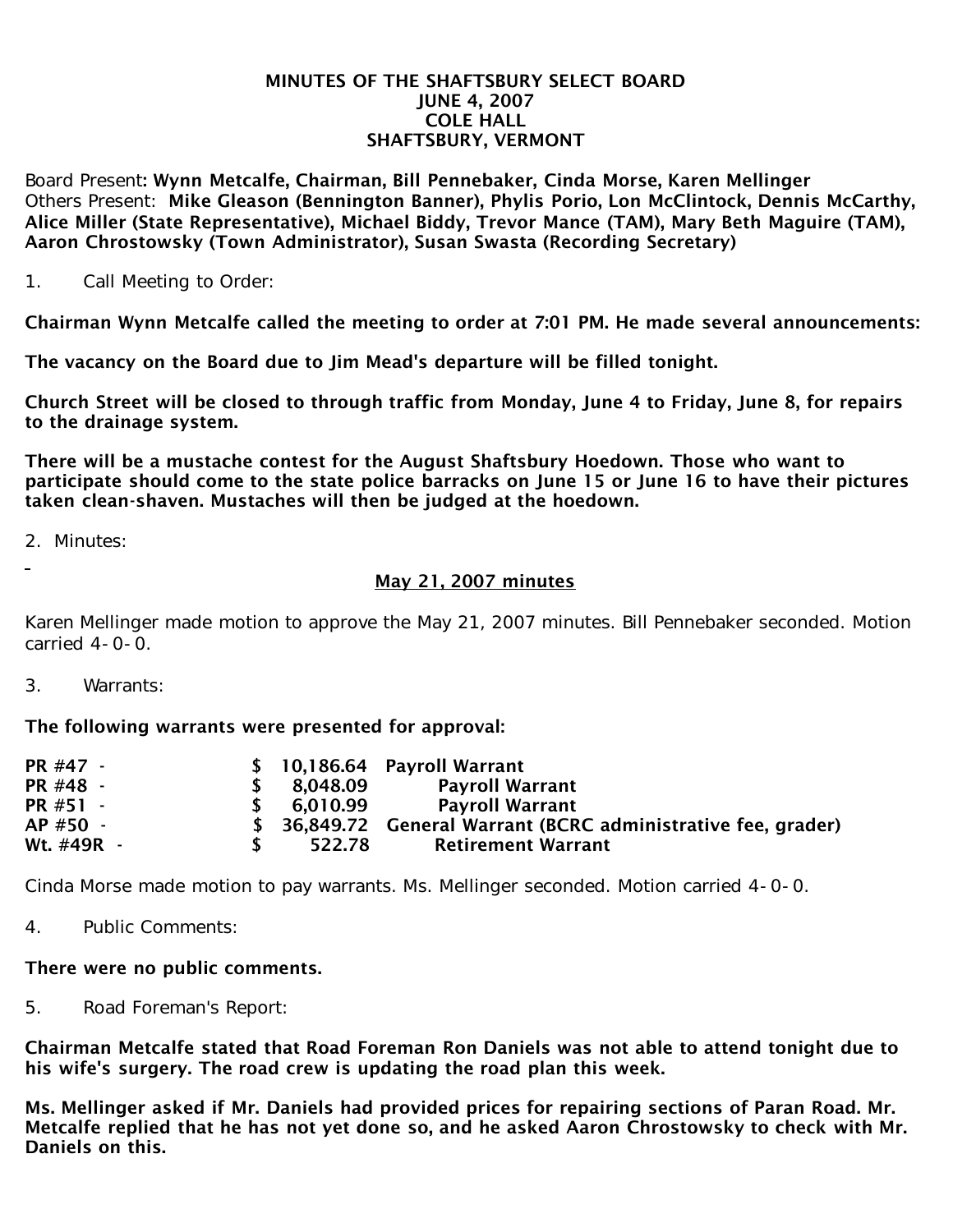### 6. RFP for Heating Oil/Gas/Diesel:

Ms. Morse made motion to permit Mr. Chrostowsky to solicit bids for heating oil, gas, and diesel fuel. Mr. Pennebaker seconded. Motion carried 4-0-0.

### 7. Corrections Work Camp:

Chairman Metcalfe reported that there had been a good presentation from the Commissioner of Corrections and several others on work camps. Several Pownal Select Board members had attended, in addition to Ed Colvin, Art Whitman, Ms. Morse, and Mr. Metcalfe. The presentation included a DVD production on the Caledonia Community Work Camp, in St. Johnsbury, Vermont.

The DVD was then played for those present at the meeting and the viewing audience at home. It featured comments from the St. Johnsbury Town Manager, town residents, and work camp inmates, and showed examples of work projects done by the inmates. These included construction, snow removal, beautification projects, and training animals for adoption. Much of the work was done for local municipalities and non-profits.

There was a discussion of the work camp program. Chairman Metcalfe noted that it includes only nonviolent offenders who typically enter the program when they have two years left in their sentence. For each day they work, a day of the sentence is eliminated, so they usually spend a year at the camp. A tour of the St. Johnsbury camp has been offered to anyone interested.

Ms. Morse discussed her positive experiences working with the local restorative justice program on projects. She noted that Bennington County sends the highest per capita percentage of residents into the corrections system.

Ms. Morse commented that programs like this help people to learn employable skills and that the participants are generally highly motivated because it reduces their sentences. She suggested renting a bus to visit the St. Johnsbury work camp.

Ms. Mellinger asked if there are guarantees from the state that if a Town accepts a work camp, this can't in the future be moved up to a medium-security facility. Chairman Metcalfe confirmed that this is guaranteed. He noted that acceptance of a work camp has to be approved by the townspeople's vote. Ms. Morse stated that there is a formal contract between the state and the Town.

Mr. Pennebaker noted that siting would be a key issue because any effect on property values would be controversial. Chairman Metcalfe emphasized that they are just at the informationgathering stage. All agreed that there is no reason not to seek more information. Chairman Metcalfe said that he would talk to people about the next step.

8. Proclamation for Dorothy McGuire Day:

Chairman Metcalfe introduced Dennis McCarthy to present a proclamation in honor of his Aunt Dorothy McGuire, a 100-year resident of Shaftsbury. Mr. McCarthy spoke briefly about Dorothy McGuire, and then Chairman Metcalfe read the proclamation making June 5, 2007 Dorothy McGuire Day in the Town of Shaftsbury.

Ms. Morse made motion to approve the proclamation of Dorothy McGuire Day. Ms. Mellinger seconded. Motion carried 4-0-0.

9. Interview Candidates for Select Board Vacancy:

## Chairman Metcalfe announced that they will now interview two candidates for the Board position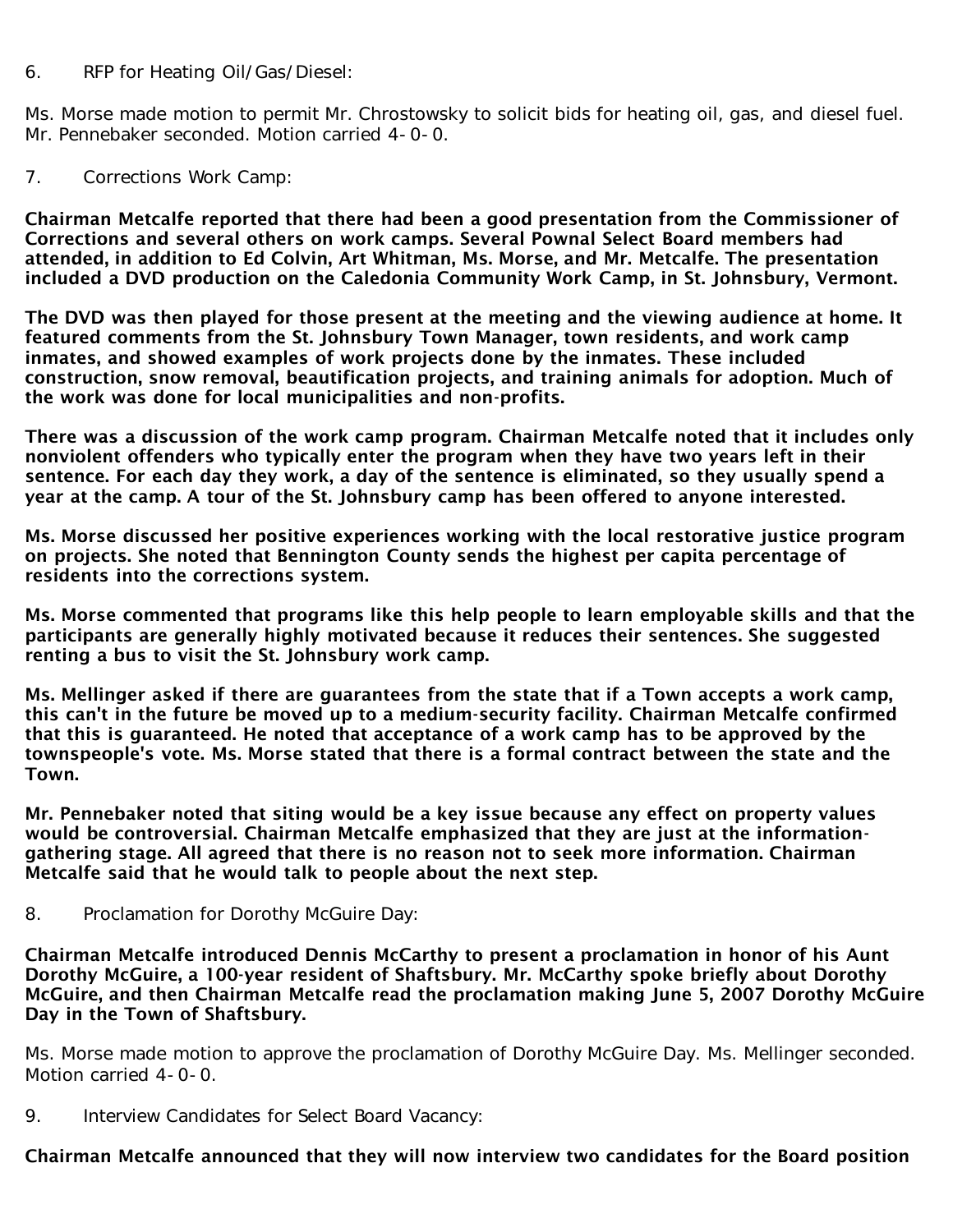open due to Jim Mead's departure. The appointed Board member will serve until the next Town election. Chairman Metcalfe stated that the interviews will be public, but the decision will be made in Executive Session, as all personnel decisions are handled.

Each candidate was asked the same four questions, prepared by Ms. Morse:

- 1. Why are you interested in filling the vacancy on the Select Board?
- 2. What knowledge, skills, and talents do you bring to the position?
- 3. Do you plan to run for election if appointed?
- 4. Are you prepared for the time commitment involved in serving on the Board?

Candidate Lon McClintock was interviewed first. He stated that he has been interested in Town government for quite awhile, and is especially concerned now that the state is beginning to regulate more at the local level. He wants to be more involved in the Town plan, and in where the Town is going. Now that his kids are grown, Mr. McClintock feels he has the time to devote to serving.

Mr. McClintock stated that as an attorney he has developed skills as a mediator and in conflict resolution. He thinks that a successful Board should be open to views from both sides, and able to communicate and reach consensus. Mr. McClintock noted his service on nonprofit boards and his experience with managing and budgeting his own business.

He stated that he has no idea if he would run for election, but would have to see how things go. He is prepared for the time commitment. Mr. Pennebaker asked if he saw any potential conflicts of interest, and Mr. McClintock replied that he does not.

Ms. Mellinger asked how he would draw the line in dealing with Board matters that have a legal component, and Mr. McClintock replied that giving legal advice would be overstepping, and that an outside attorney should be consulted, as is the case now.

Phylis Porio was interviewed next. She said that serving on the Economic Development Committee and the Development Review Board had provided an opportunity to see how the Town works and to understand what skills she has to help the Town progress. Serving on the Select Board would be a natural progression from this experience.

Ms. Porio cited her many years of management experience, where she developed valuable skills by managing complex projects and budgets. She understands different ways of thinking and is good at bringing consensus. Ms. Porio stated that she will run for election in March. She is retired, and is prepared for the Board time commitment.

Ms. Porio asked about training for Select Board members, and Chairman Metcalfe replied that the Vermont League of Cities and Towns runs training periodically and that fellow Select Board members are also helpful.

Mr. Pennebaker asked about potential conflicts of interest, and Ms. Porio replied that she thinks it is positive that there are liaisons between the Board and various committees. She sees no conflicts. However, she does feel that serving on all three boards at once might be too much, and that it might be necessary to leave one of them.

10. Other Business:

Mr. Pennebaker reported that he has not heard from Buzz Surwillo on the methane remediation plan. He is still working on modeling which may affect the design.

Ms. Mellinger mentioned candidates for the Facilities and Recreation Committees, and for the prospective Ancient Roads Committee. She asked when the Board will meet with committees.